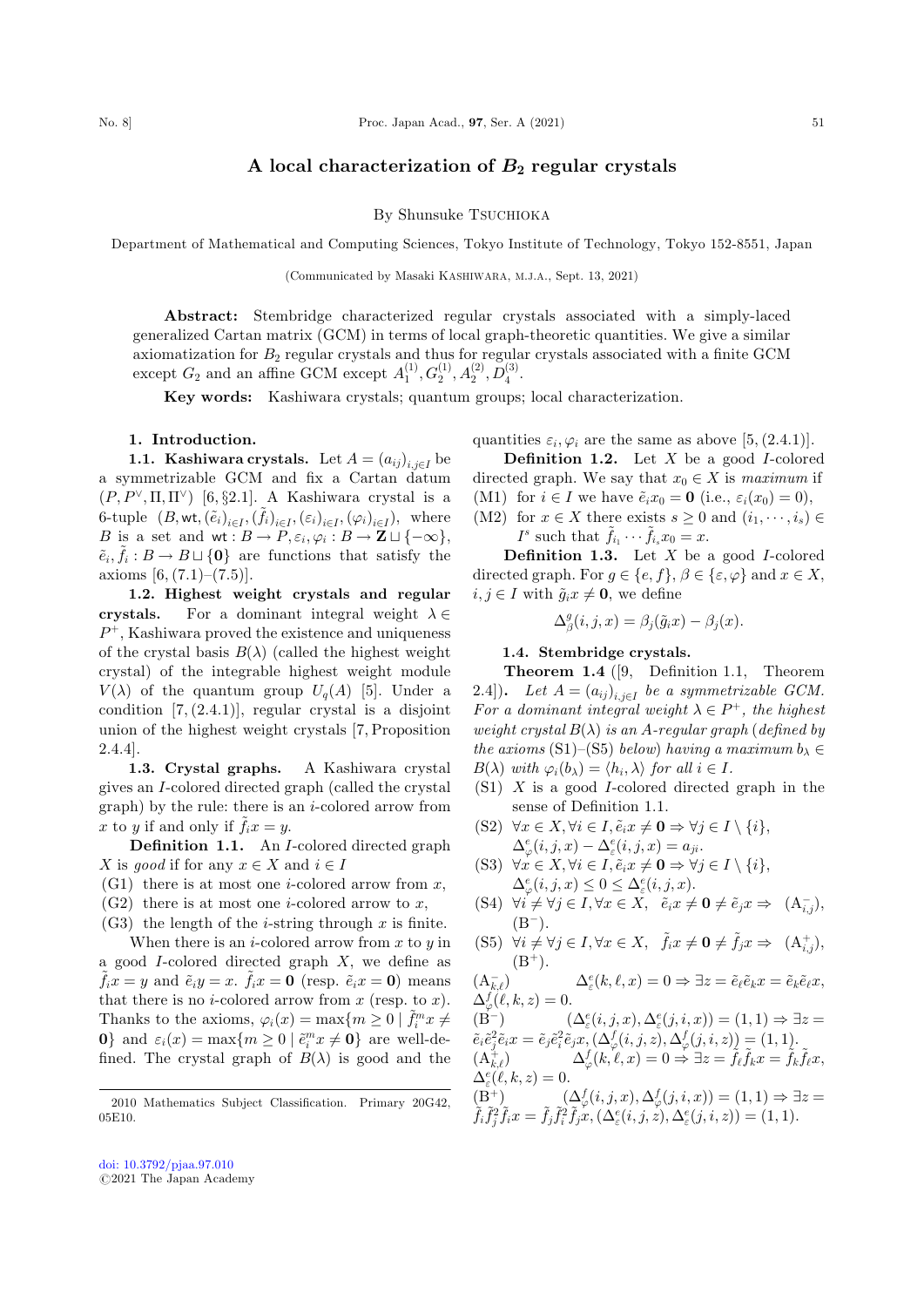

Fig. 1.  $B_2$  crystals  $B(\Lambda_1 + \Lambda_2), B(3\Lambda_1), B(2\Lambda_2)$  from left to right.

**Remark 1.5.** As in [9, p. 4810],  $(B^{-})$  (and  $(A_{k,\ell}^{\pm})$  has a redundancy in that some are forced. However we will not consider minimization of axioms and use abbreviations involving  $\exists$ .

Theorem 1.6 ([9, Proposition 1.4, Theorem 3.3]). Let  $A = (a_{ij})_{i,i\in I}$  be a simply-laced GCM and let X be an A-regular graph with a maximum  $x_0 \in X$ . Then, there exists a unique I-colored directed graph isomorphism between X and  $B(\lambda)$ , where  $\lambda \in P^+$ satisfies  $\langle h_i, \lambda \rangle = \varphi_i(x_0)$  for all  $i \in I$ .

Example 1.7. The left (resp.right) figure below is an  $A_2$ -crystal which gives a visualization of  $(A_{1,2}^-)$  (resp. $(B^-)$ ). Here, thick arrows are 1arrows.



# 1.5. The main result.

**Theorem 1.8.** Let  $A = (a_{ij})_{i,i\in I}$  be a symme*trizable GCM with*  $\forall i \neq \forall j \in I, A|_{i,j} = A_1 \oplus A_1, A_2,$  $B_2,{}^tB_2$  and let X be an A-regular graph with a maximum  $x_0 \in X$  that further satisfies

 $\forall i \neq \forall j \in I, A|_{i,j} = B_2 \Rightarrow (S6), (S7), (S8), (S9).$ 

Then, there exists a unique I-colored directed graph isomorphism between X and  $B(\lambda)$ , where  $\lambda \in P^+$ satisfies  $\langle h_i, \lambda \rangle = \varphi_i(x_0)$  for all  $i \in I$ .

(S6)  $\forall x \in X, \tilde{e}_i x \neq \mathbf{0} \neq \tilde{e}_j x, \Delta(x) = (1, 2) \Rightarrow (D^-).$ 

- $(S7) \ \forall x \in X, \tilde{f}_i x \neq \mathbf{0} \neq \tilde{f}_j x, \Delta'(x) = (1, 2) \Rightarrow (\mathbf{D}^+).$
- (S8)  $\forall x \in X, \tilde{f}_i x \neq \mathbf{0} \neq \tilde{f}_j x, \Delta'(x) = (1,1), \varphi_i(x) \geq$  $2 \Rightarrow (C_1^+)_c$
- (S9)  $\forall x \in X, f_ix \neq \mathbf{0} \neq f_jx, \Delta'(x) = (0, 2),$  $\forall x \in X, f_i x \neq \mathbf{0} \neq f_j x, \Delta'(x) = (0, 2),$ <br>  $\tilde{f}_j \tilde{f}_i^2 x \neq \mathbf{0}, \Delta^f_\varphi(j, i, \tilde{f}_i^2 x) = 0 \Rightarrow (\mathbf{C}_1^+).$

 $(D^-)$   $y := \tilde{e}_i^2 \tilde{e}_j x, \ \exists y' = \tilde{e}_i^2 \tilde{e}_j^2 \tilde{e}_i x, \ (P_1^-), \ (Q_1^-), \ (R^-),$  $(\Delta^f_\varphi(i,j,y), \Delta^f_\varphi(i,j,y')) \neq (1,0).$ 

 $(D^+)$   $y := \tilde{f}_i^2 \tilde{f}_j x, \ \exists y' = \tilde{f}_i^2 \tilde{f}_j^2 \tilde{f}_i x, \ (Q_1^{+\prime}).$  $(C_1^+) \ \exists z = \tilde{f}_i \tilde{f}_j^2 \tilde{f}_i^2 x = \tilde{f}_j \tilde{f}_i^3 \tilde{f}_j x.$  $(P_1^-)$   $(\Delta^f_\varphi(i,j,y), \Delta^f_\varphi(i,j,y')) = (1,1) \Rightarrow \tilde{f}_j y' = \tilde{e}_i y,$  $\Delta^f_\varphi(j,i,y')=1.$  $(Q_1^-)$  $\Delta_{\varphi}^{-}(i,j,y), \Delta_{\varphi}^{f}(i,j,y')) = (0,1) \Rightarrow \exists z =$  $\tilde{e}_j \tilde{e}_i^3 \tilde{e}_j^2 \tilde{e}_i x = \tilde{e}_i \tilde{e}_j^2 \tilde{e}_i^3 \tilde{e}_j x, \Delta'(z) = (1, 2).$  $(R^{-}) \quad (\Delta^f_{\varphi}(i,j,y), \Delta^f_{\varphi}(i,j,y')) = (0,0) \Rightarrow \tilde{f}_j y' = \tilde{e}_i y,$  $\Delta^f_\varphi(j, i, y') = 2, \Delta^f_\varphi(j, i, \tilde{f}_i^2 y') = 0.$ 

 $(Q_1^{+\prime}$ )  $(\Delta_{\varepsilon}^{e}(i,j,y),(\Delta_{\varepsilon}^{e}(i,j,y')) = (0,1) \Rightarrow \exists z =$  $\tilde{f}_j \tilde{f}_i^3 \tilde{f}_j^2 \tilde{f}_i x = \tilde{f}_i \tilde{f}_j^2 \tilde{f}_i^3 \tilde{f}_j x.$ 

Here, we define  $\Delta(x) = (\Delta_{\varepsilon}^e(i,j,x), \Delta_{\varepsilon}^e(j,i,x))$ and  $\Delta'(w) = (\Delta^f_\varphi(i,j,w), \Delta^f_\varphi(j,i,w))$  for  $w = x, z$ . We adapt a convention for  $B_2$  that  $\alpha_1$  (resp. $\alpha_2$ ) is short (resp. long). Note that  $y$  in  $(D^-)$  (resp. $(D^+)$ ) is just defined. The existence is not a part of the axiom because it follows from  $\Delta_{\varepsilon}^e(j, i, x) = 2$ (resp. $\Delta_{\varphi}^{f}(j, i, x) = 2$ ). Note also that we have  $\tilde{e}_i y \neq$ **0** in  $(P_1^-), (R^-)$  by  $\Delta_{\varepsilon}^e(j, i, x) = 2$  and  $\varepsilon_i(x) \geq 1$ .

Example 1.9. We duplicate [9, Figure 5] as Figure 1, where thick arrows are 1-arrows. We can see an appearance of  $(Q_1^-), (P_1^-), (R^-)$  from left to right, (S7) (resp. (S8)) in the left (resp. middle) graph at  $z$ , and (S9) in the right graph at  $y'$ .

1.6. Variants of axioms. By Proposition 2.1, we can replace  $(P_1^-)$ ,  $(Q_1^-)$  with

$$
\begin{aligned}\n\left(\mathbf{P}^{-}\right) & \left(\Delta_{\varphi}^{f}(i,j,y), \Delta_{\varphi}^{f}(i,j,y')\right) = (1,1) \Rightarrow y' = \\
\tilde{e}_{i}\tilde{e}_{j}\tilde{e}_{i}\tilde{e}_{j}\tilde{e}_{i}x &= \tilde{e}_{j}\tilde{e}_{i}^{3}\tilde{e}_{j}x, \Delta_{\varphi}^{f}(j,i,y') = 1. \\
\left(\mathbf{Q}^{-}\right) & \left(\Delta_{\varphi}^{f}(i,j,y), \Delta_{\varphi}^{f}(i,j,y')\right) = (0,1) \Rightarrow \exists z = \\
\tilde{e}_{j}\tilde{e}_{i}^{2}\tilde{e}_{j}\tilde{e}_{i}\tilde{e}_{j}\tilde{e}_{i}x &= \tilde{e}_{i}\tilde{e}_{j}^{3}\tilde{e}_{j}^{3}\tilde{e}_{i}x = \tilde{e}_{i}\tilde{e}_{j}^{2}\tilde{e}_{i}^{3}\tilde{e}_{j}x = \tilde{e}_{i}\tilde{e}_{j}\tilde{e}_{i}\tilde{e}_{j}\tilde{e}_{i}^{2}\tilde{e}_{j}x, \\
\Delta'(z) &= (1,2).\n\end{aligned}
$$

respectively (and independently). A reason why the shorter version works is that Proposition 3.1 that is used in the proof of Theorem 1.8 just needs weak Church-Rosser (a.k.a. local confluence) property.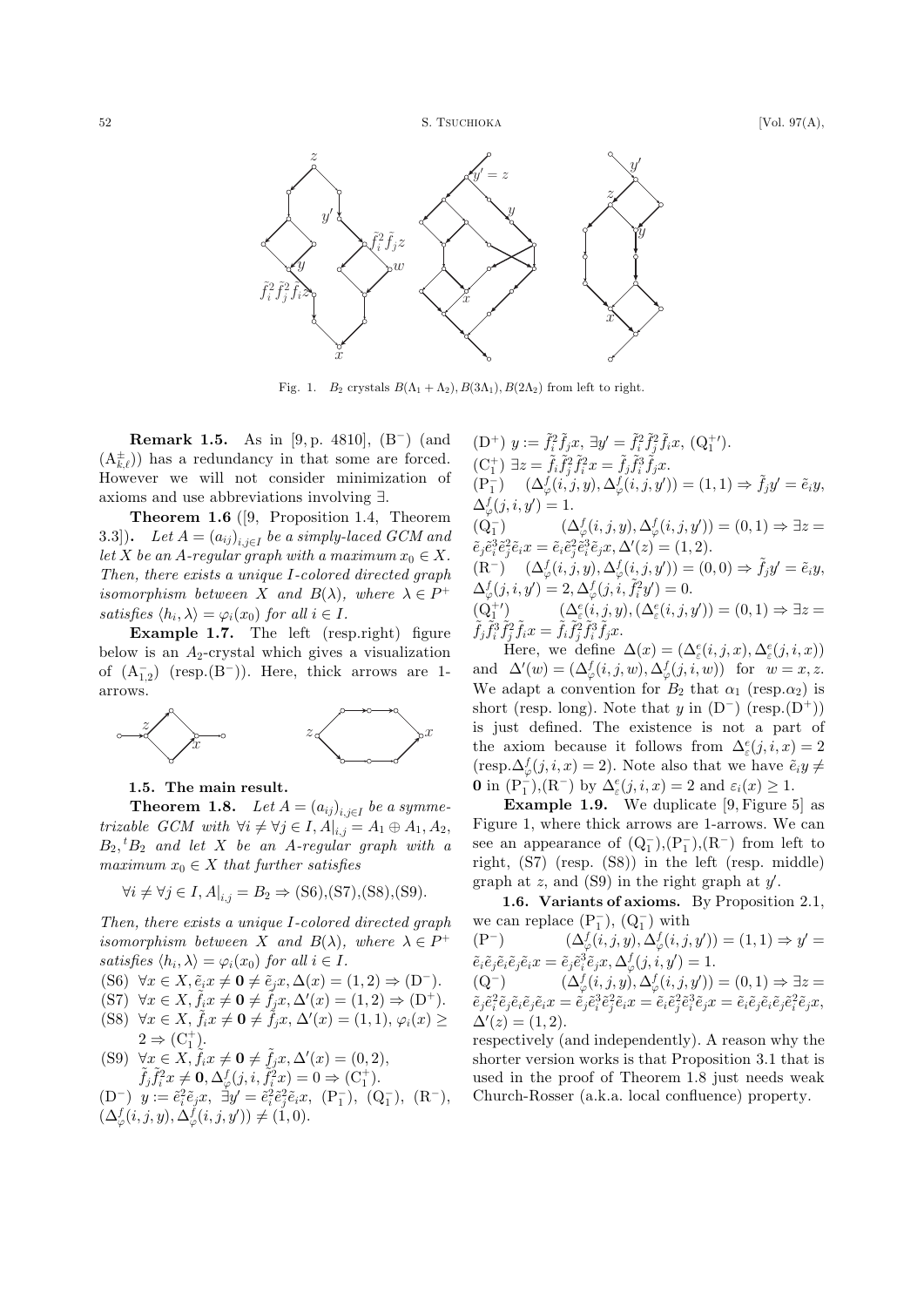**Definition 1.10** (see [1, §2.7]). Let X be a good  $I$ -colored directed graph. We say that  $X$  has a homogeneous local confluence property if for  $x \in X$ and  $i \neq j \in I$  with  $\tilde{e}_i x \neq \mathbf{0} \neq \tilde{e}_j x$  there exists  $s \geq 2$ and  $(i_1, \dots, i_s), (i'_1, \dots, i'_s) \in I^s$  such that

$$
i_s = i, i'_s = j, \exists z = \tilde{e}_{i_1} \cdots \tilde{e}_{i_s} x = \tilde{e}_{i'_1} \cdots \tilde{e}_{i'_s} x
$$

and  $\{i_k \mid 1 \leq k \leq s\} = \{i'_k \mid 1 \leq k \leq s\}$  as multisets. Remark 1.11. In  $\tilde{f}_1^2$ ,  $\tilde{f}_i^2$  $f_i^2 f_j z = f_i y'$ , **Remark 1.11.** In  $(Q_1^-),$   $f_i^2 f_j z = f_i y'$ ,<br>  $\tilde{f}_i^2 \tilde{f}_j^2 \tilde{f}_i z = \tilde{f}_j y$  (see Figure 1) and (S2) imply  $(\Delta_\varepsilon^{e'}(i,j,\tilde{f}_i^2\tilde{f}_jz),\Delta_\varepsilon^{e}(i,j,\tilde{f}_i^2\tilde{f}_j^2\tilde{f}_iz)) = (0,1).$ 

1.7. Comparison with previous studies. Finding a local characterization of  $B_2$  regular crystals has been a well-known open problem since [9].

Comparison with [10]. The confluence relations in  $(P^-)$ , $(Q^-)$  (and  $(R^-)$ ) that implies  $\tilde{e}_i \tilde{e}_j^2 \tilde{e}_i x =$  $\tilde{e}_j \tilde{e}_i^2 \tilde{e}_j x$  by (S4)) were observed in [9, p. 4822] and were proved in [10]. To determine which occurs for x with  $\Delta(x) = (1, 2)$  from the local structure of x, existences of y and y' in  $(D^-)$  are crucial.

Remark 1.12. In this paper, "local condition" for  $x \in X$  is an axiom that involves only  $\Delta_{\beta}^{g}(k,\ell,y), \beta_{k}(y)$  and = between y's, where  $k, \ell \in I$ ,  $g \in \{e, f\}, \beta \in \{\varepsilon, \varphi\}$  and y is "near" x. It means that we can go back and forth between  $x$  and  $y$ at most  $N$  arrows, where  $N$  is a constant. In Stembridge's axiom  $N = 4$  and in ours  $N = 7$ . Note that the existence of a (unique) maximum element in Theorem 1.4 and Theorem 1.8 is not a local condition.

Other missing axioms play the following role.

- (S8) compensates the symmetry breaking in  $({\rm P}_1^-)$ in that  $\Delta'(z) = (1, 1)$  instead of  $\Delta'(z) = (1, 2)$ , where  $z = \tilde{e}_i^2 \tilde{e}_j^2 \tilde{e}_i x = \tilde{e}_j \tilde{e}_i^3 \tilde{e}_j x (= y'),$
- (S9) handles the fact  $\tilde{f}_i^2 \tilde{f}_j^2 \tilde{f}_i z$  is "under" or "below" x in (R<sup>-</sup>), where  $z = \tilde{e}_i \tilde{e}_j^2 \tilde{e}_i x = \tilde{e}_j \tilde{e}_i^2 \tilde{e}_j x$  notwithstanding  $\Delta'(z) = (1, 2).$

Remark 1.13. As [9, Remark 1.5], Theorem 1.6 gives an iterative algorithm that draws simplylaced highest weight crystals (the proof of [9, Proposition 1.4] provides an algorithm). Especially thanks to (S9), it is similarly applied to Theorem 1.8 (the proof of Proposition 3.3 provides an algorithm).

**Comparison with [2].** In [2], they gave a set of axioms and claimed that it characterizes  $B_2$ regular crystals (see the first paragraph of [2, §3]. In [3], they gave a set of axioms for graphs  $G =$  $(V, E)$  equipped with labels  $\ell(v) \in \{L, C, R\}$  on the vertices  $v \in V$ ). Their idea in [2] is different from [9]

while this paper is a small modification of [9] as in Remarks 1.12 and 1.13. For example, it is not clear how the axioms of [2] are translated to an iterative algorithm mentioned in Remark 1.13.

2. Proof of Theorem 1.8:  $B(\lambda)$  satisfies the axioms in Theorem 1.8.

2.1. A reduction to  $A = B_2$ . Combined with Theorem 1.4, to prove that  $B(\lambda)$  satisfies the axioms in Theorem 1.8, it is enough to prove that  $B_2$  highest weight crystals satisfy  $(S6)$ ,  $(S7)$ ,  $(S8)$ , (S9) putting  $i = 1, j = 2$ . In the rest of §2, we assume  $A = B_2$  (indexed by  $I = \{1, 2\}$ , where  $\alpha_1$  is short) as §1.5 and prove Proposition 2.1, Proposition 2.2, Proposition 2.3 in §2.4, §2.5, §2.6 that imply  $((S6),(S7)),(S8),(S9)$  respectively thanks to Proposition 2.4, which is a version of the Lusztig involution.

**Proposition 2.1.** Fix  $\lambda \in P^+$  and take  $x \in$  $B(\lambda)$ . If  $\tilde{e}_1x \neq \mathbf{0} \neq \tilde{e}_2x$  and  $(\Delta_{\varepsilon}^e)$  $(\Delta_{\varepsilon}^e(1,2,x),$  $\Delta_{\varepsilon}^{e}(2,1,x)) = (1,2), \text{ then } \exists y' = \tilde{e}_1^2 \tilde{e}_2^2 \tilde{e}_1 x \text{ and we have}$ exactly (i.e., exclusively) one of the following 3 cases. Here  $\Delta' = (\Delta^f_{\varphi}(1, 2, z), \Delta^f_{\varphi}(2, 1, z))$  and  $\Delta'' =$  $(\Delta^f_{\varphi}(1,2,y), \Delta^f_{\varphi}(1,2,y'))$ ,  $y = \tilde{e}_1^2 \tilde{e}_2 x$ .  $(\text{case }\Delta' = (1, 1))$ 

 $y' = \tilde{e}_1 \tilde{e}_2 \tilde{e}_1 \tilde{e}_2 \tilde{e}_1 x = \tilde{e}_2 \tilde{e}_1^3 \tilde{e}_2 x, \Delta_{\varphi}^f(2, 1, y') = 1.$  $(\text{case }\Delta' = (0, 1))$ 

 $\exists z \, = \, \tilde{e}_2 \tilde{e}_1^2 \tilde{e}_2 \tilde{e}_1 \tilde{e}_2 \tilde{e}_1 x \, = \, \tilde{e}_2 \tilde{e}_1^3 \tilde{e}_2^2 \tilde{e}_1 x \, = \, \tilde{e}_1 \tilde{e}_2^2 \tilde{e}_1^3 \tilde{e}_2 x \, = \,$  $\tilde{e}_1 \tilde{e}_2 \tilde{e}_1 \tilde{e}_2 \tilde{e}_1^2 \tilde{e}_2 x, \Delta' = (1, 2).$  $(\text{case } \Delta'' = (0, 0))$ 

 $\mathcal{L}_{\varphi}^{f}(2,1,y')=2, \Delta_{\varphi}^{f}(2,1,\tilde{f}_{1}^{2}y')=0.$ 

**Proposition 2.2.** Fix  $\lambda \in P^+$  and take  $x \in$  $B(\lambda)$ . If  $\tilde{e}_1x \neq \mathbf{0} \neq \tilde{e}_2x$  and  $\varepsilon_1(x) \geq 2$ ,  $(\Delta_{\varepsilon}^e(1,2,x))$ ,  $\Delta_{\varepsilon}^{e}(2,1,x)) = (1,1), \quad then \quad \exists z = \tilde{e}_1 \tilde{e}_2^2$  $i_2^2 \tilde{e}_1^2 x =$  $\tilde{e}_1\tilde{e}_2\tilde{e}_1\tilde{e}_2\tilde{e}_1x = \tilde{e}_2\tilde{e}_1^3\tilde{e}_2x.$ 

**Proposition 2.3.** Fix  $\lambda \in P^+$  and take  $x \in$  $B(\lambda)$ . If  $\tilde{e}_1x \neq \mathbf{0} \neq \tilde{e}_2x$  and  $(\Delta_{\epsilon}^{e}(1, 2, x),$  $\Delta_{\varepsilon}^{e}(2,1,x)) = (0,2), \quad \tilde{e}_2 \tilde{e}_1^2$  $\Delta_{\varepsilon}^2(2, 1, \tilde{e}_1^2 x) = 0,$ then  $\exists z = \tilde{e}_2 \tilde{e}_1^3 \tilde{e}_2 z = \tilde{e}_2 \tilde{e}_1^2 \tilde{e}_2 \tilde{e}_1 x = \tilde{e}_1 \tilde{e}_2^2 \tilde{e}_1^2 x.$ 

**Proposition 2.4** (see [6, §7.4]). For  $\lambda \in P^+$ , there is an involution  $w : B(\lambda) \longrightarrow B(\lambda)$  such that (a)  $\forall b \in B(\lambda), \forall i \in I, \varepsilon_i(b) = \varphi_i(w(b)),$ 

(b)  $\forall b \in B(\lambda), \forall i \in I, \tilde{e}_i b \neq \mathbf{0} \Rightarrow w(\tilde{e}_i b) = \tilde{f}_i(w(b)).$ 

2.2. A realization of  $B_2$  highest weight crystals. The choice  $i = s_1s_2s_1s_2$  (resp.  $j =$  $s_2s_1s_2s_1$  of a reduced expression of the longest element  $w_0$  gives the convex order on the positive roots. Lusztig's PBW parameterization associated with  $k \in \{i, j\}$  gives a realization of  $B(\infty)$  on  $\mathbb{N}^4$ , where  $4 = \ell(w_0)$ . The function R switches the two parameterizations [4, §3].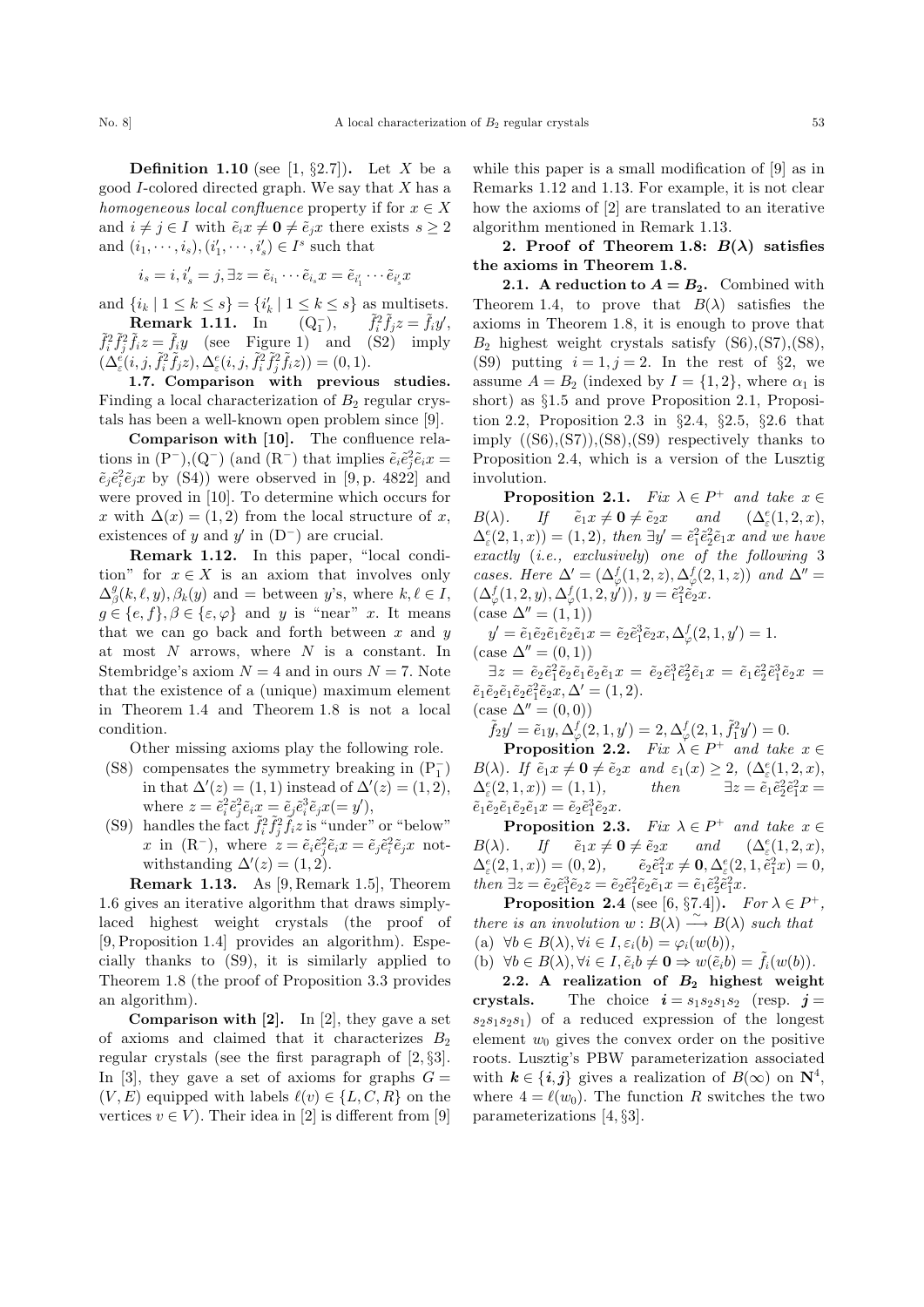;

:

Definition 2.5. Let  $R:\mathbf{N}^4\to\mathbf{N}^4$  $(a, b, c, d) \mapsto (n_1, \mu - n_2, n_2 + n_3 - \mu, n_4 - 2n_3 + \mu)$ be a bijection with  $^{1}:\mathbf{N}^{4}\rightarrow\mathbf{N}^{4},$  $(a, b, c, d) \mapsto (p_1, \nu - p_2, 2p_2 + p_3 - 2\nu, p_4 - p_3 + \nu).$  $n_1 = \max(b, \max(b, d) + c - a),$  $p_1 = \max(b, \max(b, d) + 2(c - a)),$  $n_2 = \max(a, c) + 2b, \quad p_2 = \max(a, c) + b,$  $n_3 = \min(c + d, a + \min(b, d)),$  $p_3 = \min(2c + d, 2a + \min(b, d)),$  $n_4 = \min(a, c), \quad p_4 = \min(a, c),$  $\mu = \max(2n_3, n_2 + n_4), \quad \nu = \max(p_3, p_2 + p_4).$ In  $B(\infty) \otimes T_{\lambda}$ , thanks to [6, Proposition 8.2],

 $B(\lambda)$  is isomorphic to

$$
\{b\otimes t_{\lambda}\mid b\in B(\infty), \forall i\in I, \varepsilon_i^*(b)\leq \langle h_i, \lambda\rangle\},\
$$

where  $T_{\lambda}$  is given as [6, Example 7.3]. Though we do not explain the  $*$ -structure (see [6, §8.3]), we use the fact  $\varepsilon_1^*(x) = x_4$  (resp.  $\varepsilon_2^*(a) = a_4$ ) (see [8, §2.11]) for  $x \in \mathbb{N}^4$  (resp.  $a \in \mathbb{N}^4$ ) in the parameterization associated with  $j$  (resp. i). Thus:

**Proposition 2.6.** For  $\lambda \in P^+$ ,  $B(\lambda)$  is realized as  $(B(\lambda), \mathsf{wt}, \left(\tilde{e}_i\right)_{i \in I}, \left(\tilde{f}_i\right)_{i \in I}, \left(\varepsilon_i\right)_{i \in I}, \left(\varphi_i\right)_{i \in I}).$ 

$$
B(\lambda) = \{ (\mathbf{a}, \mathbf{x}) \in \mathbb{N}^4 \times \mathbb{N}^4 \mid R(\mathbf{a}) = \mathbf{x},
$$
  
\n
$$
x_4 \le \langle h_1, \lambda \rangle, a_4 \le \langle h_2, \lambda \rangle \},
$$
  
\n
$$
\text{wt}(\mathbf{a}, \mathbf{x}) = \lambda - (x_2 + 2x_3 + x_4)\alpha_1 - (x_1 + x_2 + x_3)\alpha_2,
$$
  
\n
$$
\varepsilon_1(\mathbf{a}, \mathbf{x}) = a_1, \quad \varepsilon_2(\mathbf{a}, \mathbf{x}) = x_1,
$$
  
\n
$$
\varphi_i(\mathbf{a}, \mathbf{x}) = \varepsilon_i(\mathbf{a}, \mathbf{x}) + \langle h_i, \text{wt}(\mathbf{a}, \mathbf{x}) \rangle,
$$
  
\n
$$
\tilde{e}_1(\mathbf{a}, \mathbf{x}) = \begin{cases} ((a_1 - 1, a_2, a_3, a_4), R(a_1 - 1, a_2, a_3, a_4)) \\ 0 \end{cases},
$$
  
\n
$$
\tilde{e}_2(\mathbf{a}, \mathbf{x}) = \begin{cases} (R^{-1}(x_1 - 1, x_2, x_3, x_4), (x_1 - 1, x_2, x_3, x_4)) \\ 0 \end{cases},
$$
  
\n
$$
\tilde{f}_1(\mathbf{a}, \mathbf{x}) = \begin{cases} ((a_1 + 1, a_2, a_3, a_4), R(a_1 + 1, a_2, a_3, a_4)) \\ 0 \end{cases},
$$
  
\n
$$
\tilde{f}_2(\mathbf{a}, \mathbf{x}) = \begin{cases} (R^{-1}(x_1 + 1, x_2, x_3, x_4), (x_1 + 1, x_2, x_3, x_4)) \\ 0 \end{cases}
$$

Here,  $\tilde{e}_i(\mathbf{a}, \mathbf{x}) = \mathbf{0}$  (resp.  $\tilde{f}_i(\mathbf{a}, \mathbf{x}) = \mathbf{0}$ ) if and only if  $\varepsilon_i(\mathbf{a}, \mathbf{x}) = 0$  (resp.  $\varphi_i(\mathbf{a}, \mathbf{x}) = 0$ ) for  $i = 1, 2$ .

# 2.3. Auxiliary formulas.

**Lemma 2.7.** For  $a = (a_1, a_2, a_3, a_4) \in \mathbb{N}^4$ with  $a_3 \ge a_1$ ,  $R(a)$  is given by  $(\max(a_2, a_4) + a_3$  $a_1, a_1, \min(a_2, a_4), a_3 + 2a_2 - 2\min(a_2, a_4).$ 

Corollary 2.8. For  $\lambda \in P^+$ , take  $m =$  $((a_1, a_2, a_3, a_4), (x_1, x_2, x_3, x_4)) \in B(\lambda)$ . If  $a_3 \ge a_1$ and  $x_1 \geq 1$ , then  $\Delta_{\varepsilon}^e(2, 1, m) = \max(0, 2 + a_1 - a_3 + a_2)$  $2a_2 - 2 \max(a_2, a_4)$ .

**Lemma 2.9.** For  $x = (x_1, x_2, x_3, x_4) \in \mathbb{N}^4$ with  $x_3 \geq x_1$ ,  $R^{-1}(\mathbf{x})$  is given by  $(\max(x_2, x_4) +$  $2(x_3 - x_1), x_1, \min(x_2, x_4), x_3 + x_2 - \min(x_2, x_4)).$ 

Corollary 2.10. For  $\lambda \in P^+$ , take  $m =$  $((a_1, a_2, a_3, a_4), (x_1, x_2, x_3, x_4)) \in B(\lambda)$ . If  $x_3 \ge x_1$ and  $a_1 \geq 1$ , then  $\Delta_{\varepsilon}^e(1, 2, m) = \max(0, 1 + x_1 - x_3 +$  $x_2 - \max(x_2, x_4)$ .

**Lemma 2.11.** For  $a = (a_1, a_2, a_3, a_4) \in \mathbb{N}^4$ with  $a_3 \leq a_1$ ,  $R(a)$  is given by

$$
\begin{cases}\n(a_2, a_3, a_4, a_1 + 2a_2 - 2a_4) \nif a_2 \ge a_4 + (a_3 - a_1)/2, \n(a_2, 2a_3 + 2a_4 - a_1 - 2a_2, a_1 + 2a_2 - (a_3 + a_4), a_3) \nif a_4 + a_3 - a_1 \le a_2 \le a_4 + (a_3 - a_1)/2, \n(a_4 + a_3 - a_1, a_1, a_2, a_3) \nif a_2 \le a_4 + a_3 - a_1.\n\end{cases}
$$

**Lemma 2.12.** For  $x = (x_1, x_2, x_3, x_4) \in \mathbb{N}^4$ with  $x_3 \leq x_1$ ,  $R^{-1}(\mathbf{x})$  is given by

$$
\begin{cases}\n(x_2, x_3, x_4, x_1 + x_2 - x_4) \nif x_2 \ge x_4 + x_3 - x_1, \n(x_2, 2x_3 + x_4 - x_1 - x_2, 2x_1 + 2x_2 - 2x_3 - x_4, x_3) \nif x_4 + 2(x_3 - x_1) \le x_2 \le x_4 + x_3 - x_1, \n(x_4 + 2(x_3 - x_1), x_1, x_2, x_3) \nif x_2 \le x_4 + 2(x_3 - x_1).\n\end{cases}
$$

Corollary 2.13. For  $\lambda \in P^+$ , take  $m =$  $((a_1, a_2, a_3, a_4), (x_1, x_2, x_3, x_4)) \in B(\lambda)$ . If  $a_1 > a_3$ and  $x_1 > x_3$ , then  $\Delta_{\varepsilon}^e(1, 2, m) \Delta_{\varepsilon}^e(2, 1, m) = 0$ .

*Proof.* By Lemma 2.11,  $x_1 > x_3$  implies  $a_2 \geq$  $a_4 + (a_3 - a_1)/2$  or  $a_2 \le a_4 + a_3 - a_1$ . In the former,  $a_2 \ge a_4 + (a_3 - (a_1 - 1))/2$  holds by  $a_2 = x_1 > x_3 =$  $a_4$  and  $a_1 > a_3$ . This implies  $\Delta_{\varepsilon}^e(1, 2, m) = a_2 - a_2 =$ 0. The latter is similar by Lemma 2.12.  $\Box$ 

2.4. Proof of Proposition 2.1. Put

$$
Y := \{ m \in B(\lambda) \mid \varepsilon_1(m), \varepsilon_2(m) > 0, \n(\Delta^e_{\varepsilon}(1, 2, m), \Delta^e_{\varepsilon}(2, 1, m)) = (1, 2) \}, \nX_1 := \{ ((a, b, a, b), (b, a, b, a)) \mid a, b \ge 1 \} \cap B(\lambda), \nX_2 := \{ ((a, b, a, c), (b, a, c, a + 2b - 2c)) \n| a \ge 1, 0 \le c < b \} \cap B(\lambda), \nX_3 := \{ ((a, b, c, a + b - c), (b, a, b, c)) \n| b \ge 1, 0 \le c < a \} \cap B(\lambda).
$$

We show  $Y = X_1 \sqcup X_2 \sqcup X_3$ . Since the inclusion  $\supseteq$  is verified by direct calculation, take  $m = ((a_1, a_2, a_3, a_4), (x_1, x_2, x_3, x_4)) \in Y$ . By Corollaries 2.8 and 2.10, we have  $a_1 > a_3, x_1 > x_3$ and thus we get  $a_1 = a_3$  or  $x_1 = x_3$  by Corollary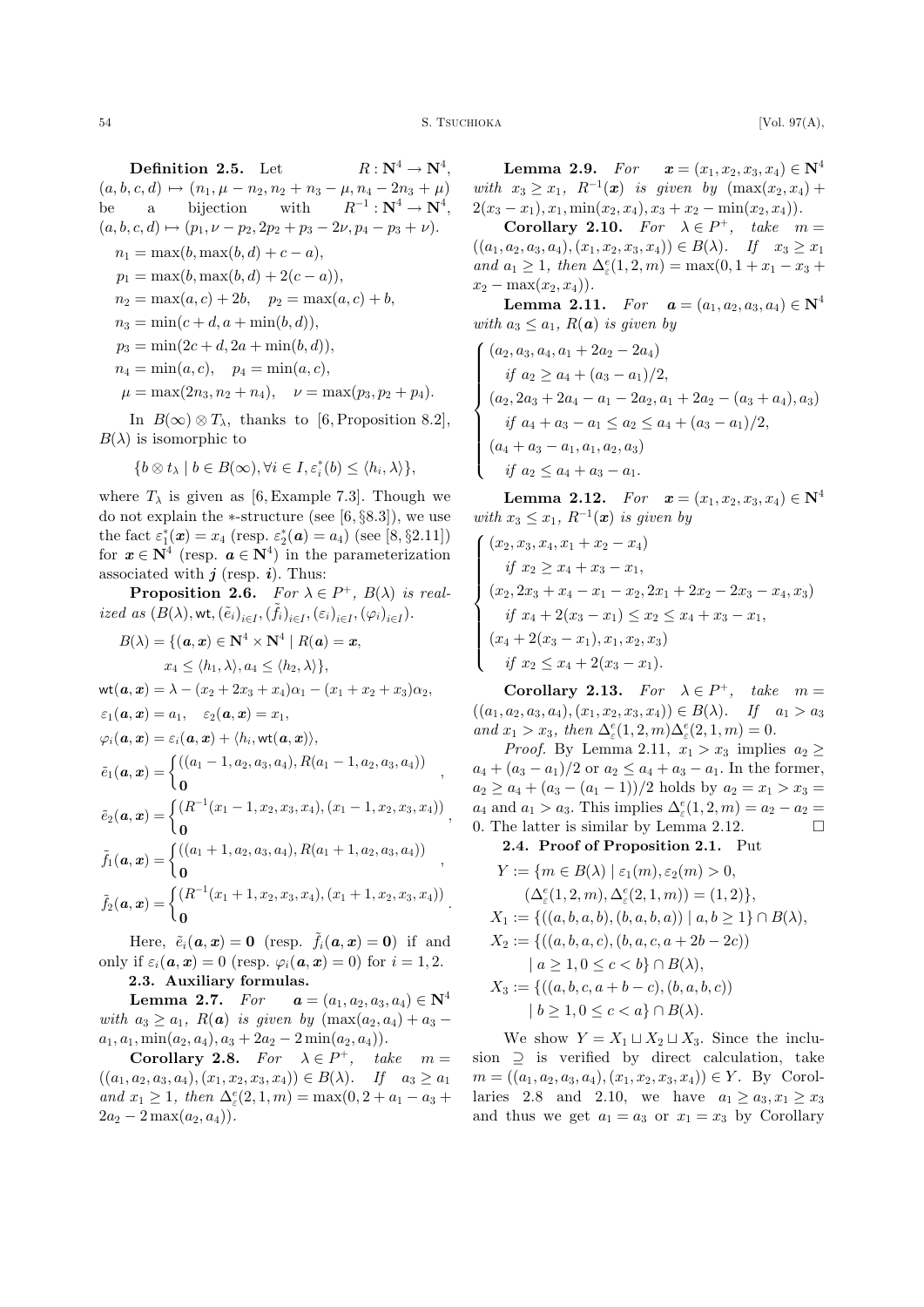2.13. By Corollaries 2.8 and 2.10, this implies  $a_2 \ge a_4$  (i.e.,  $m \in X_1 \sqcup X_2$ ) or  $x_2 \ge x_4$  (i.e.,  $m \in$  $X_1 \sqcup X_3$ ).

By direct calculation, one can check  $x \in X_i$ satisfies the formula in case  $\Delta'' = (0, 1), (1, 1), (0, 0)$ depending on  $i = 1, 2, 3$  respectively.

**2.5. Proof of Proposition 2.2.** Put  
\n
$$
L = \{ m \in B(\lambda) \mid \varepsilon_1(m) \ge 2, \varepsilon_2(m) > 0,
$$
\n
$$
(\Delta_{\varepsilon}^e(1,2,m), \Delta_{\varepsilon}^e(2,1,m)) = (1,1) \},
$$
\n
$$
M = \{ ((a, b, a + 1, c), (b + 1, a, c, a + 2b - 2c + 1)) \mid a \ge 2, 0 \le c \le b \} \cap B(\lambda).
$$

It is enough to show  $L = M$  since one can check  $\tilde{e}_1 \tilde{e}_2^2 \tilde{e}_1^2 m = \tilde{e}_1 \tilde{e}_2 \tilde{e}_1 \tilde{e}_2 \tilde{e}_1 m = \tilde{e}_2 \tilde{e}_1^3 \tilde{e}_2 m$  for  $m \in M$ .

A direct calculation verifies  $L \supseteq M$ . To prove  $L \subseteq M$ , it is enough to show  $a_3 \ge a_1$  for  $m =$  $((a_1, a_2, a_3, a_4), (x_1, x_2, x_3, x_4)) \in L$  by Corollary 2.8. Assume  $a_1 > a_3$ . Corollary 2.13 implies  $x_1 \leq x_3$  and Corollary 2.10 implies  $x_1 = x_3, x_2 \ge x_4$  that means  $m \in X_1 \sqcup X_3$ . This contradicts  $\Delta_{\varepsilon}^e(2, 1, m) = 1$ .

#### 2.6. Proof of Proposition 2.3. Put

 $S = \{m \in B(\lambda) \mid \varepsilon_1(m) \geq 2, \varepsilon_2(m) > 0, \varepsilon_2(\tilde{e}_1^2 m) > 0,$  $\Delta_{\varepsilon}^e(2,1,\tilde{e}_1^2m) = 0, (\Delta_{\varepsilon}^e(1,2,m), \Delta_{\varepsilon}^e(2,1,m)) = (0,2)\},$  $T = \{((a, b, c, a+b-c-1), (b, a-2, b+1, c))\}$  $| a \geq 2, b \geq 1, 0 \leq c \leq a-2 \} \cap B(\lambda).$ 

It is enough to show  $S = T$  since one can check  $\tilde{e}_1 \tilde{e}_2^2 \tilde{e}_1^2 m = \tilde{e}_2 \tilde{e}_1^2 \tilde{e}_2 \tilde{e}_1 m = \tilde{e}_2 \tilde{e}_1^3 \tilde{e}_2 m$  for  $m \in T$ .

The inclusion  $S \supseteq T$  is verified by direct calculation. To prove the inclusion  $S \subseteq T$ , it is enough to show  $x_3 \ge x_1, x_2 \ge x_4$  for any  $m =$  $((a_1, a_2, a_3, a_4), (x_1, x_2, x_3, x_4)) \in S$  because the following deduces  $x_3 = x_1 + 1$ .

- (a)  $x_3 = x_1, x_2 \ge x_4$  implies  $m \in X_1 \sqcup X_3$  and contradicts  $\Delta_{\varepsilon}^e(1,2,m) = 0.$
- (b) Let  $x_3 = x_1 + n$  and assume  $n \geq 2$  (then, we get a contradiction as  $(c)$ – $(e)$ ).
- (c) By Lemma 2.9,  $(a_1, a_2, a_3, a_4) = (x_2 + 2n, x_1, a_2, a_3, a_4)$  $x_4, x_1 + n + x_2 - x_4$ .
- (d) Because  $a_2 (a_4 + a_3 (a_1 2)) = n 2 \ge 0$ and  $a_4 + (a_3 - (a_1 - 2))/2 - a_2 = 1 + (x_2 (x_4)/2 \ge 0$ , we have  $\tilde{e}_1^2 m = ((a_1 - 2, a_2, a_3, a_4))$  $a_4$ ,  $(x_1, x_2 + 2, x_1 + n - 2, x_4)$  by Lemma 2.11.
- (e) Because  $x_1 1, x_1 \le x_1 + n 2$  we see  $\Delta_{\varepsilon}^e(2,1,\tilde{e}_1^2m)=2$  by Lemma 2.9. In the rest, we show  $x_3 \geq x_1, x_2 \geq x_4$ .

First, we show  $a_1 > a_3$  as follows: Corollary 2.8 and  $\Delta_{\varepsilon}^e(2,1,m) = 2$  imply  $a_3 \le a_1$ . If  $a_1 = a_3$ , then  $a_2 \ge a_4$  by Corollary 2.8. It means  $m \in X_1 \sqcup X_2$  and contradicts  $\Delta_{\varepsilon}^e(1,2,m) = 0.$ 

Next, we show  $x_3 \geq x_1$ . For this purpose, we assume  $x_3 < x_1$  (and  $a_1 > a_3$ ) to draw contradictions. By Lemma 2.12,  $a_1 > a_3$  only happens when  $x_2 \ge x_4 + x_3 - x_1$  or  $x_2 \le x_4 + 2(x_3 - x_1)$ . In the former case,  $x_2 \ge x_4 + x_3 - (x_1 - 1)$  also holds because  $x_2 = a_1 > a_3 = x_4$  (and  $x_1 > x_3$ ). Again, Lemma 2.12 implies  $\Delta_{\varepsilon}^e(2, 1, m) = x_2 - x_2 = 0$ . In the latter case, we may assume  $a_1 - 2 > a_3$  because otherwise

$$
\Delta_{\varepsilon}^{e}(2, 1, \tilde{e}_{1}^{2}m) = \max(0, 2 + (a_{1} - 2) - a_{3} + 2a_{2} - 2\max(a_{2}, a_{4})) = a_{1} - a_{3} > 0
$$

follows from Corollary 2.8 and  $a_4 = x_3 < x_1 = a_2$ . Thus, we know  $a_1^2m = ((a_1-2, a_2, a_3, a_4),$  $(x_1, x_2, x_3, x_4 - 2)$  by Lemma 2.11 and  $a_4 +$  $(a_3 - (a_1 - 2))/2 - a_2 = (x_2 - x_4 + 2)/2 \le 0.$  This implies  $\Delta_{\varepsilon}^{e}(2, 1, \tilde{e}_1^2 m) = 2$  since  $x_2 \le (x_4 - 2) +$  $2(x_3 - (x_1 - 1))$  and Lemma 2.12. In both cases, we arrived at contradictions.

Finally, we show  $x_2 \geq x_4$ . For this purpose, we assume  $x_2 < x_4$  (and  $x_3 \ge x_1, a_1 > a_3$ ) to draw contradictions. Note that in Lemma 2.11  $x_2 < x_4$ only occurs when  $a_2 > a_4 + (a_3 - a_1)/2$ . In each of the following, we arrived at a contradiction.

Assume  $a_1 - 2 \ge a_3$ . Because  $a_2 \ge a_4 + (a_3 (a_1 - 2)/2$ , again by Lemma 2.11, we have  $\tilde{e}_1^2 m =$  $((a_1 - 2, a_2, a_3, a_4), (x_1, x_2, x_3, x_4 - 2)).$  Lemma 2.9 and  $x_1 - 1, x_1 \le x_3$  imply  $\Delta_{\varepsilon}^e(2, 1, \tilde{e}_1^2 m) = 2$ . Assume  $a_1 - 2 < a_3$ . This only happens when  $a_1 = a_3 + 1$ . Thanks to Lemma 2.9, m is of the form  $m =$  $((x_2+1, x_1, x_2, x_1), (x_1, x_2, x_1, x_2 + 1)).$  Then, we can check  $\Delta_{\varepsilon}^e(2,1,\tilde{e}_1^2m) = 1$  by Lemma 2.7.

3. Proof of Theorem 1.8: Uniqueness. We denote by  $N[I]$  the free commutative monoid generated by I. The following is a version of  $[9,$  Proposition 1.2, Remark 1.3.(a)], which is easily proved by induction on  $d = \text{depth}(x) :=$  $\min\{s \geq 0 \mid \exists (i_1,\dots,i_s) \in I^s, x = \hat{f}_{i_1} \cdots \hat{f}_{i_s} x_0\}.$ 

Proposition 3.1. Let X be a good I-colored directed graph with a maximum  $x_0 \in X$  and with homogeneous local confluence property (see Definition 1.1, 1.2, 1.10). Then, for  $x = \tilde{f}_{i_1} \cdots \tilde{f}_{i_s} x_0$ , wto  $(x) = \sum_{k=1}^{s} i_k \in \mathbb{N}[I]$  is well-defined.

Remark 3.2. In Proposition 3.1 and assume that X satisfies (S2) further. Fix  $\lambda \in P^+$  such that  $\forall i \in I, \langle h_i, \lambda \rangle = \varphi_i(x_0)$ . By induction on depth $(x)$ , Proposition 3.1 implies  $\varphi_i(x) = \varepsilon_i(x) + \langle h_i, \text{wt}(x) \rangle$ for  $i \in I, x \in X$  by defining  $wt(x) = \lambda - U(wt_0(x))$ for  $x \in X$ , where  $U : \mathbb{N}[I] \to P$ ,  $\sum_k i_k \mapsto \sum_k \alpha_{i_k}$ .

The following is similar to [9, Proposition 1.4].